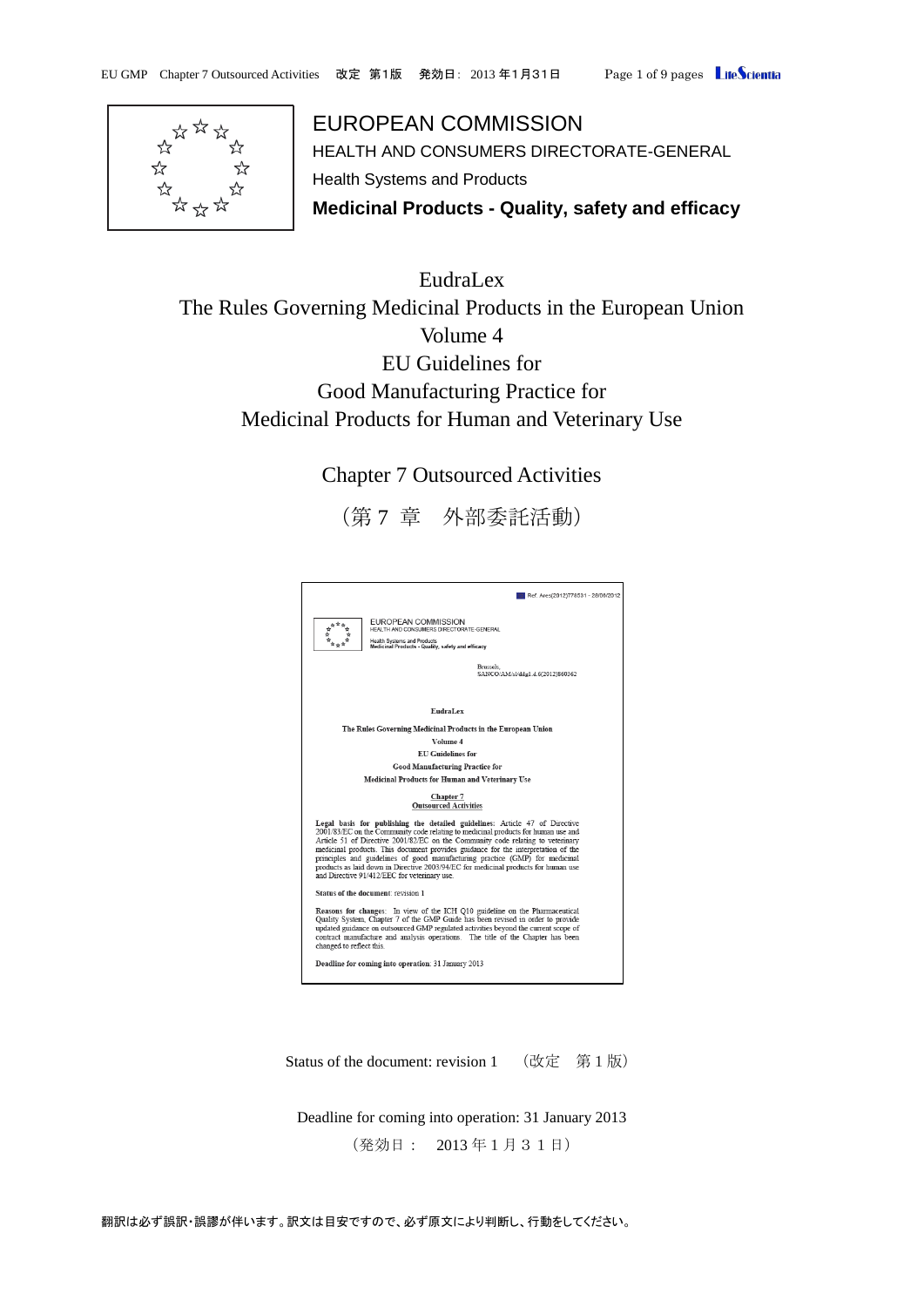# **Chapter 7 Outsourced Activities** (第**7** 章 外部委託活動)

## (表紙部分の記載)

Legal basis for publishing the detailed guidelines: Article 47 of Directive 2001/83/EC on the Community code relating to medicinal products for human use and Article 51 of Directive 2001/82/EC on the Community code relating to veterinary medicinal products. This document provides guidance for the interpretation of the principles and guidelines of good manufacturing practice (GMP) for medicinal products as laid down in Directive 2003/94/EC for medicinal products for human use and Directive 91/412/EEC for veterinary use.

詳細なガイドライン (detailed guidelines) を公刊する法的基礎:

・ヒト用医薬品に関する欧州委員会の法令のDirective 2001/83/ECの第 47 項

・動物用医薬品に関する欧州委員会の法令のDirective 2001/82/ECの第 51 項

この文書は、ヒト用医薬品に関するDirective 2003/94/EC、および動物用医薬品のDirective 91/412/EEC で制定されている医薬品のGMP(good manufacturing practice; 優良製造最小実践規範) の原則と指針の解釈に関するガイダンスを与えるものである。

**Status of the document**: revision 1 (文書の状況 :改定 第1版)

**Reasons for changes**: In view of the ICH Q10 guideline on the Pharmaceutical Quality System, Chapter 7 of the GMP Guide has been revised in order to provide updated guidance on outsourced GMP regulated activities beyond the current scope of contract manufacture and analysis operations. The title of the Chapter has been changed to reflect this.

#### 変更理由:

医薬品品質システムのICH Q10のガイドラインの観点で、委託製造および委託分析の作業の現 在の範囲を超えて、外部委託のGMP規則についての最新のガイダンスを与えるために、この GMPガイドの第7章を改定した。この章のタイトルも、これを反映させるために改定した(訳 注参照)。

訳注:改定前の名称は、"Contract Manufacture and Analysis"である。なお、この第7章で"activities"という用語は、 文章の前後関係の"収まりの良さ"をみて、「活動」あるいは「業務」の用語を使用した。

**Deadline for coming into operation**: 31 January 2013 (発効日: 2013年1月31日)

#### (表紙部分は、ここで終わり)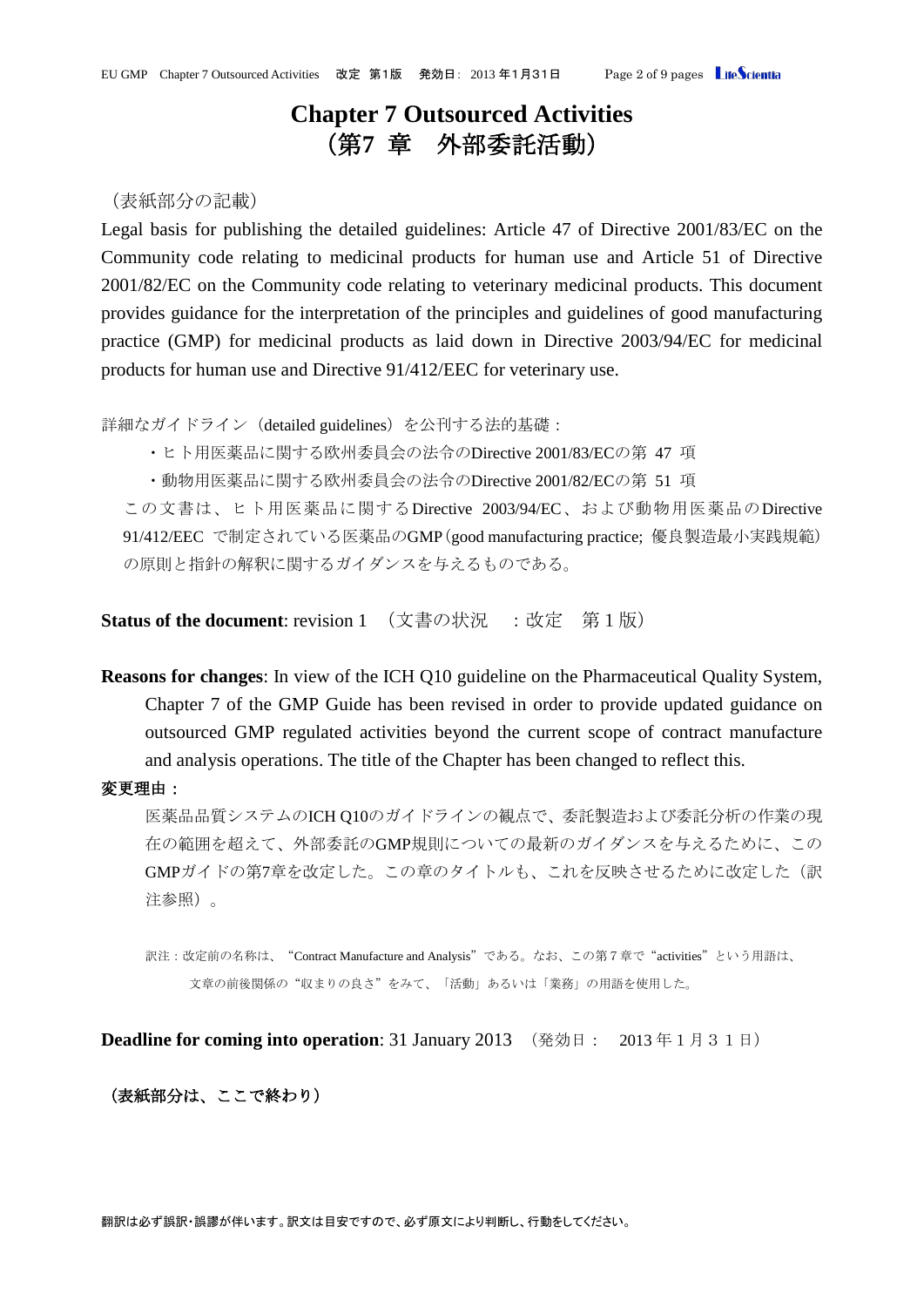## 目 次

(訳注:各項のタイトルは、訳者が当該項の内容を踏まえて作成したものである)

| Principle          |                                    |  |
|--------------------|------------------------------------|--|
| General            | (一般的事項)                            |  |
| 7.1                |                                    |  |
| 7.2                | (外部委託業務に関わる取り決めの法令および販売承認の適合要求)  4 |  |
| 7.3                |                                    |  |
| The Contract Giver |                                    |  |
| 7.4                |                                    |  |
| 7.5                |                                    |  |
| 7.6                |                                    |  |
| 7.7                |                                    |  |
| 7.8                |                                    |  |
|                    |                                    |  |
| 7.9                |                                    |  |
| 7.10               |                                    |  |
| 7.11               |                                    |  |
| 7.12               |                                    |  |
| 7.13               |                                    |  |
| The Contract       |                                    |  |
| 7.14               |                                    |  |
| 7.15               |                                    |  |
| 7.16               |                                    |  |
| 7.17               |                                    |  |
|                    |                                    |  |

――――――\*\*\*――――――

<span id="page-2-0"></span>Principle (一般的原則)

Any activity covered by the GMP Guide that is outsourced should be appropriately defined, agreed and controlled in order to avoid misunderstandings which could result in a product or operation of unsatisfactory quality. There must be a written Contract between the Contract Giver and the Contract Acceptor which clearly establishes the duties of each party. The Quality Management System of the Contract Giver must clearly state the way that the Qualified Person certifying each batch of product for release exercises his full responsibility.

外部委託のうちGMPガイドによってカバーされている活動は、誤解により不満足な製品を生じるこ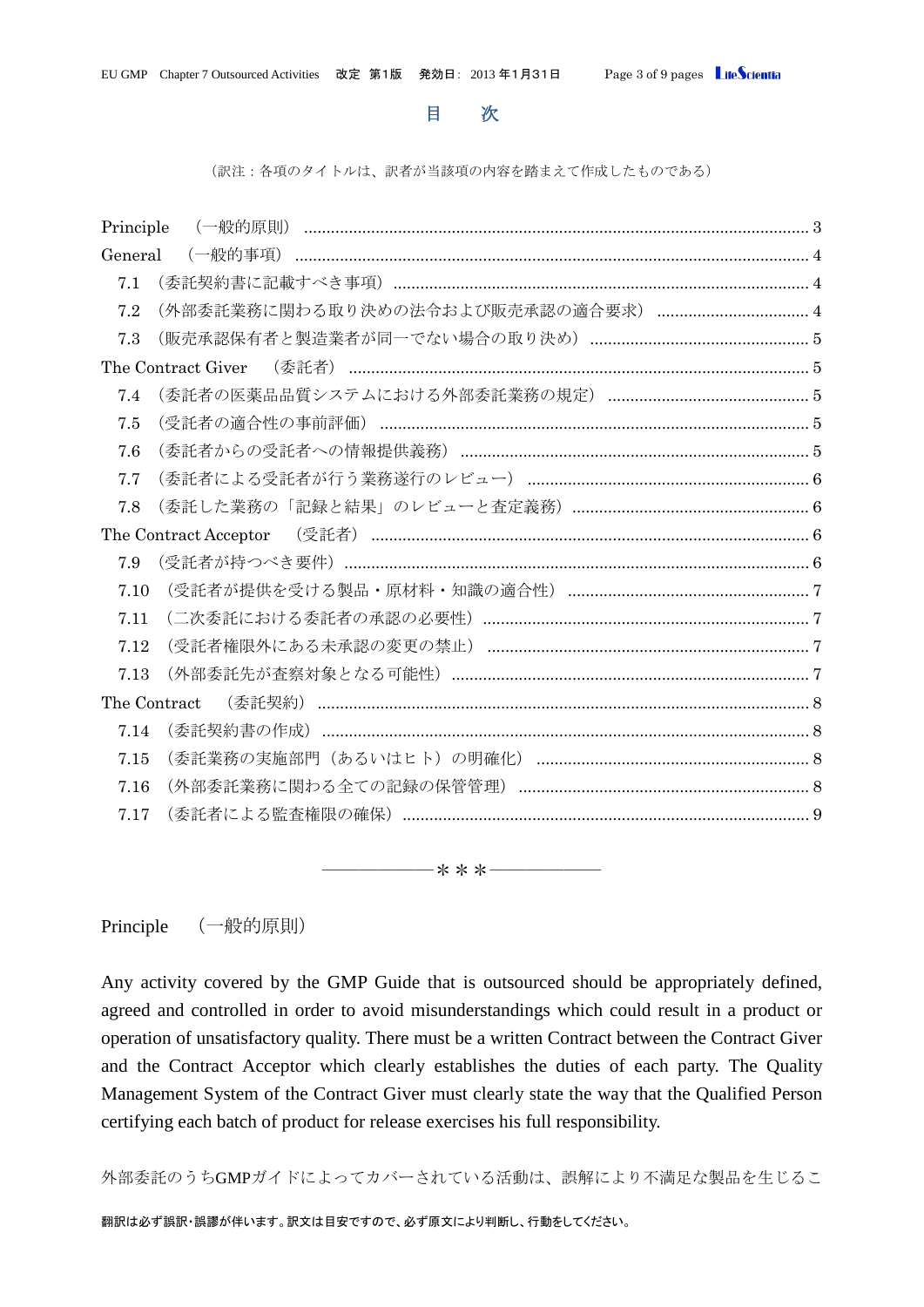EU GMP Chapter 7 Outsourced Activities 改定 第1版 発効日: 2013 年1月31日 Page 4 of 9 pages LifeScientia

とを避けるために、あるいは誤解をしての作業を避けるために、適切に規定し、合意し、かつ管理 をすること。委託者(Contract Giver)と受託者(Contract Acceptor)の間に、委託に関わる文書(written Contract) が存在しなければならない。この文書は、各パーティの職務を明確に規定したものである。委託者 (Contract Giver)の品質マネジメントシステムは、製品の出荷に関して各バッチを認証するQualified Personが、その完全な責任(full responsibility)を行使する所の方法を明確に記述しなければならない。

- *Note: This Chapter deals with the responsibilities of manufacturers towards the Competent Authorities of the Member States with respect to the granting of marketing and manufacturing authorizations. It is not intended in any way to affect the respective liability of Contract Acceptors and Contract Givers to consumers; this is governed by other provisions of Community and national law.*
- 注:この章は、販売承認および製造承認の付与に関して、加盟国の関係当局(*Competent Authorities of the Member States*)に向けての、製造業者の責任を取り扱っている。消費者に対する受託者(*Contract Acceptors*)および委託者(*Contract givers*)のそれぞれの法的責任(*liability*)に、多少なりとも影響を 与えることは、全く目的としていない。:それの事項は、*Community and national law*の他の条項 によって管理(*governed*)されている。

## <span id="page-3-0"></span>General (一般的事項)

<span id="page-3-1"></span>7.1 (委託契約書に記載すべき事項)

There should be a written Contract covering the outsourced activities, the products or operations to which they are related, and any technical arrangements made in connection with it.

次の事項に関する委託契約書(written Contract)が存在すること。: 委託契約の活動内容(outsourced activities)、関連する製品と作業、およびそれらに関連する技術合意 書(technical arrangements)

<span id="page-3-2"></span>7.2 (外部委託業務に関わる取り決めの法令および販売承認の適合要求)

All arrangements for the outsourced activities including any proposed changes in technical or other arrangements should be in accordance with regulations in force, and the Marketing Authorisation for the product concerned, where applicable.

外部委託業務に関わる全ての取り決め(アレンジメント)は、法的規制事項(regulations in force)お よび、該当する場合にはその関連する製剤の販売承認書(Marketing Authorisation)に従うこと。これに は、技術的な取り決め、および他の取り決めにおける如何なる変更をも含んでいる。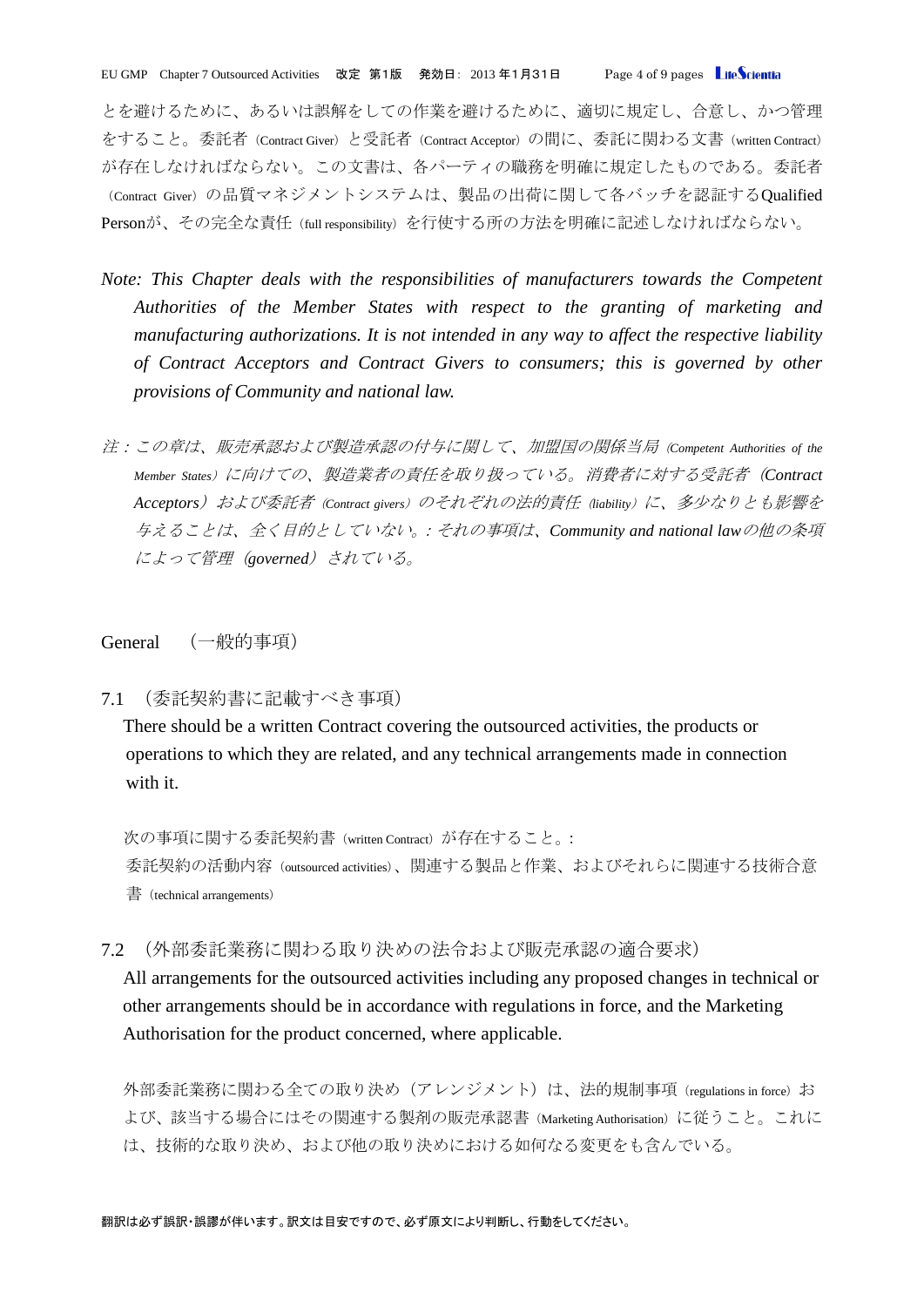EU GMP Chapter 7 Outsourced Activities 改定 第1版 発効日: 2013 年1月31日 Page 5 of 9 pages LifeScientia

<span id="page-4-0"></span>7.3 (販売承認保有者と製造業者が同一でない場合の取り決め)

Where the marketing authorization holder and the manufacturer are not the same, appropriate arrangements should be in place, taking into account the principles described in this chapter.

販売承認保有者と製造業者が同一でない場合は、それにふさわしい取り決め書が、この章に述べ られている原則を考慮にいれて、適切に存在すること。

<span id="page-4-1"></span>The Contract Giver (委託者)

## <span id="page-4-2"></span>7.4 (委託者の医薬品品質システムにおける外部委託業務の規定)

The pharmaceutical quality system of the Contract Giver should include the control and review of any outsourced activities. The Contract Giver is ultimately responsible to ensure processes are in place to assure the control of outsourced activities. These processes should incorporate quality risk management principles and notably include:

委託者(Contract Giver)の医薬品品質システムは、全ての外部委託活動 (any outsourced activities) の管理とレビューを含むこと。委託者 (Contract Giver) は、そのプロセスが外部委託業務の管理を 適切に保証することの最終的な責任を有する。それらのプロセスは、品質リスクマネジメント の原則を組み込み、とりわけ以下の事項(訳注:7.5~7.8項を指す)を含むこと。:

# <span id="page-4-3"></span>7.5 (受託者の適合性の事前評価)

Prior to outsourcing activities, the Contract Giver is responsible for assessing the legality, suitability and the competence of the Contract Acceptor to carry out successfully the outsourced activities. The Contract Giver is also responsible for ensuring by means of the Contract that the principles and guidelines of GMP as interpreted in this Guide are followed.

外部委託業務を行うのに先立ち、委託者(Contract Giver)は、外部委託業務を成功裏に行うために、 受託者(Contract Acceptor)の合法性(legality)、適合性(suitability)およびコンピテンシー(competence;訳 注 competencyとは「職務で一貫して高い業績を出す人の行動特性のこと」英辞郎より転記)を査定する責任を有す る。委託者(Contract Giver)はまた、このガイドで解釈されるようなGMPの原則とガイドラインに 従った委託(Contract)が確実に行われることの責任を有する。

## <span id="page-4-4"></span>7.6 (委託者からの受託者への情報提供義務)

The Contract Giver should provide the Contract Acceptor with all the information and knowledge necessary to carry out the contracted operations correctly in accordance with regulations in force, and the Marketing Authorisation for the product concerned. The Contract Giver should ensure that the Contract Acceptor is fully aware of any problems associated with the product or the work which might pose a hazard to his premises,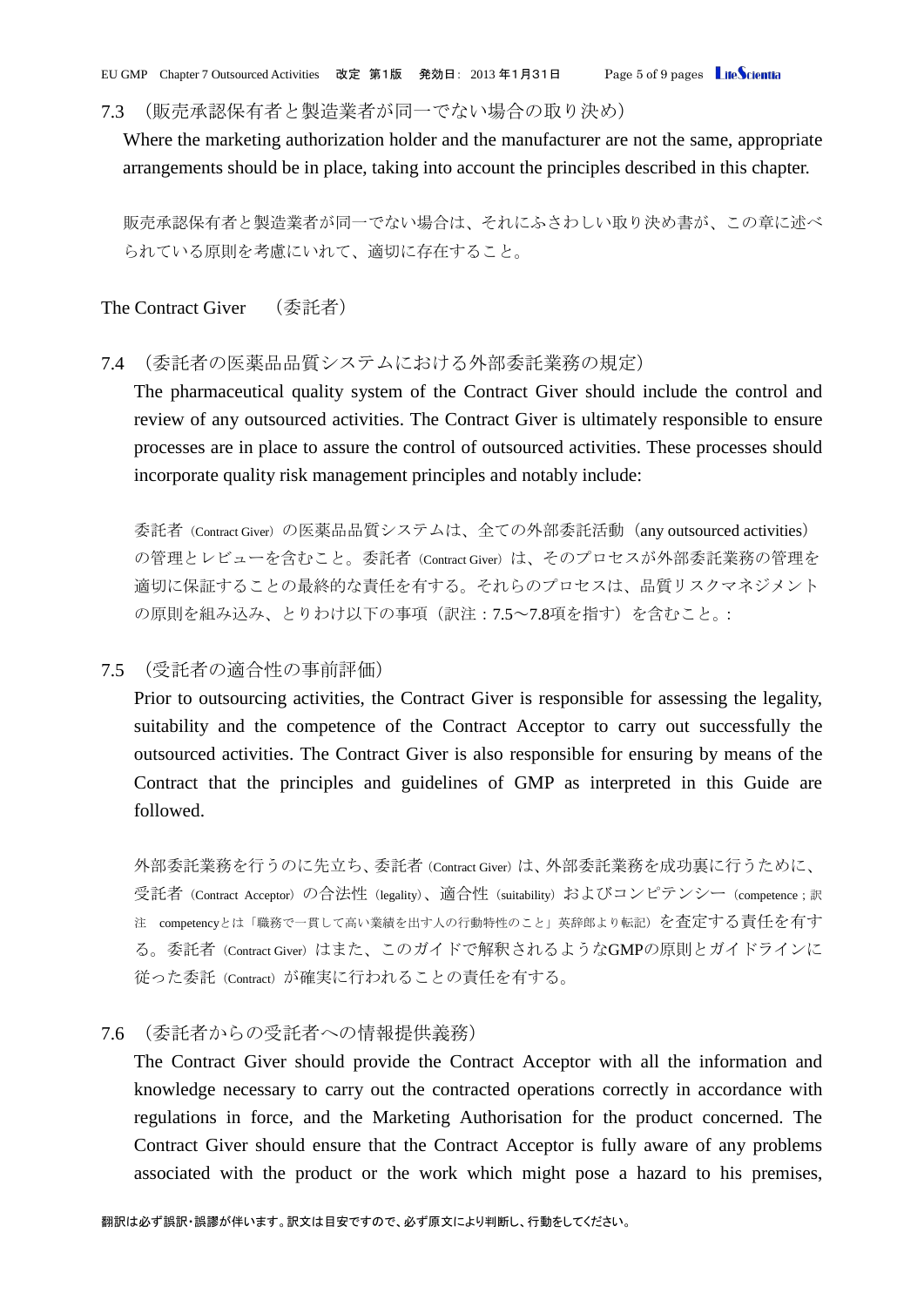equipment, personnel, other materials or other products.

委託者(Contract Giver)は、現行法令およびそれに関わる製品の販売承認書(Marketing Authorisation)に したがって、正しく委託業務を行うために、必要な情報と知識の全てを受託者に提供すること。 委託者(Contract Giver)は、その製品の製造や作業に関わる問題が、以下の事項に危害が及ぶかも 知れないことを、受託者(Contract Acceptor)に十分に気付かせること。: 施設(premises)、機器(equipment)、 職員(personnel)、他の器材あるいは製品。

<span id="page-5-0"></span>7.7 (委託者による受託者が行う業務遂行のレビュー)

The Contract Giver should monitor and review the performance of the Contract Acceptor and the identification and implementation of any needed improvement.

- 委託者(Contract Giver)は、次の事項をモニターし、かつレビューすること。:
	- ・受託者 (Contract Acceptor) の業務遂行 (performance)
	- ・必要な改善事項の特定と実施(identification and implementation)

<span id="page-5-1"></span>7.8 (委託した業務の「記録と結果」のレビューと査定義務)

The Contract Giver should be responsible for reviewing and assessing the records and the results related to the outsourced activities. He should also ensure, either by himself, or based on the confirmation of the Contract Acceptor's Qualified Person, that all products and materials delivered to him by the Contract Acceptor have been processed in accordance with GMP and the marketing authorisation.

委託者(Contract Giver)は、委託した業務の記録と結果のレビューと査定(assessing)についての責任 を有すること。委託者(Contract Giver)はまた、委託者自身によって、または受託者のQualified Person (Contract Acceptor's Qualified Person)の確認に基づき、受託者が委託者に対して出荷(delivered)する全て の製品や物品が、GMPと販売承認書に適合するようにプロセス (加工) されたものであること を保証(ensure)すること。

<span id="page-5-2"></span>The Contract Acceptor (受託者)

<span id="page-5-3"></span>7.9 (受託者が持つべき要件)

The Contract Acceptor must be able to carry out satisfactorily the work ordered by the Contract Giver such as having adequate premises, equipment, knowledge, experience, and competent personnel.

受託者(Contract Acceptor)は、適切な施設(premises)·機器(equipment)を持ち、そして知識(knowledge)· 経験(experience)·能力(competent)を持つ職員がいるといったことによって、委託者(Contract Giver)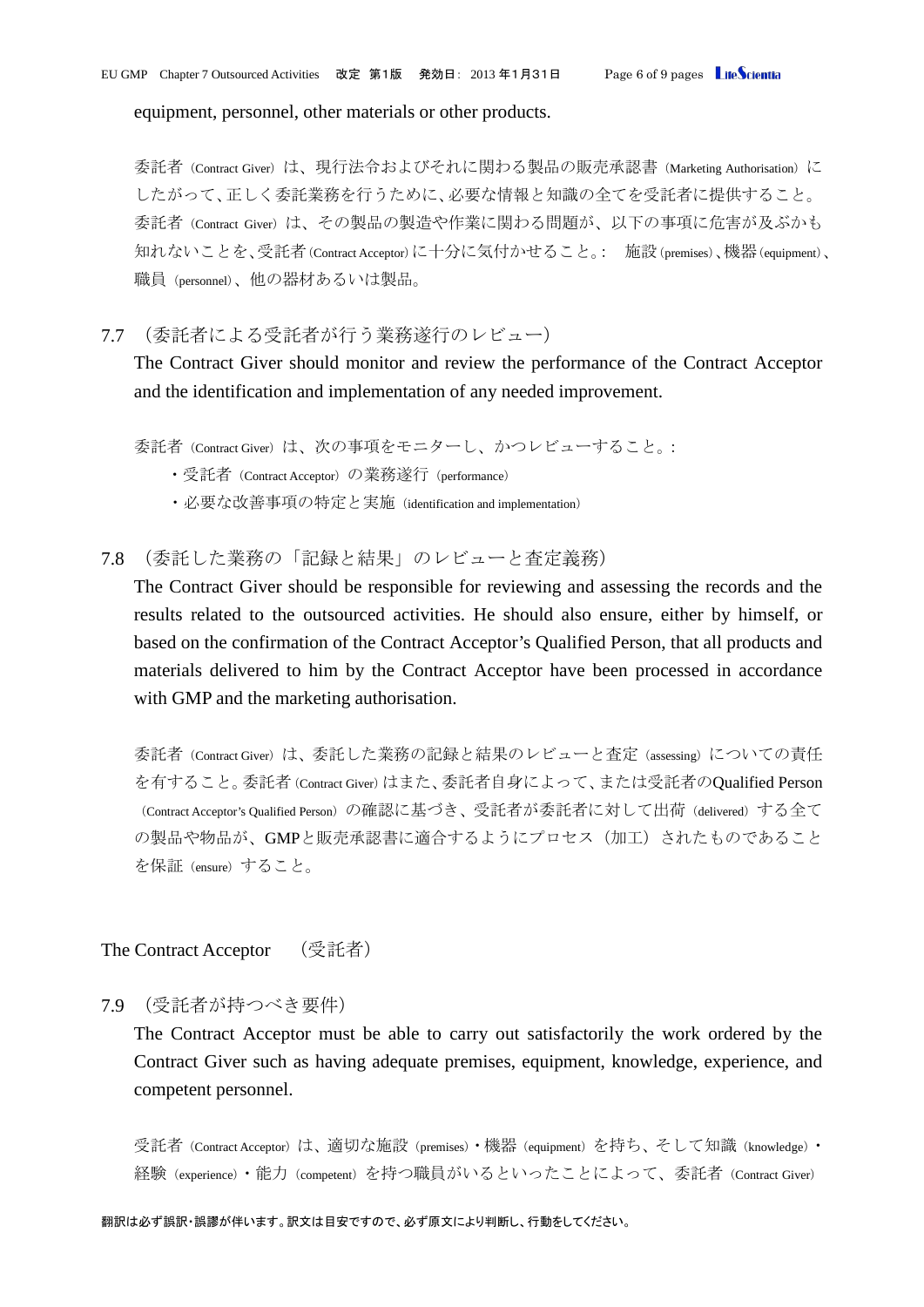EU GMP Chapter 7 Outsourced Activities 改定 第1版 発効日: 2013 年1月31日 Page 7 of 9 pages LifeScientia

により発注された仕事を満足がゆくように行える能力を持たねばならない。

#### <span id="page-6-0"></span>7.10 (受託者が提供を受ける製品・原材料・知識の適合性)

The Contract Acceptor should ensure that all products, materials and knowledge delivered to him are suitable for their intended purpose.

受託者(Contract Acceptor)は、彼(受託者)に提供される全ての製品、原材料および知識が、その 意図する目的に適切であることを確実にすること。

# <span id="page-6-1"></span>7.11 (二次委託における委託者の承認の必要性)

The Contract Acceptor should not subcontract to a third party any of the work entrusted to him under the Contract without the Contract Giver's prior evaluation and approval of the arrangements. Arrangements made between the Contract Acceptor and any third party should ensure that information and knowledge, including those from assessments of the suitability of the third party, are made available in the same way as between the original Contract Giver and Contract Acceptor.

受託者(Contract Acceptor)は、その取り決めの評価と承認をするのに先立ち、委託者の評価と承認 (Contract Giver's prior evaluation and approval)を受けることなく、その委託契約範囲にある業務の如何な る部分も、第三者 (third party) に二次委託 (subcontract) をしないこと (訳注:「受託者の承認なしに、孫 請けをさせてはならない」の意味)。受託者(Contract Acceptor)と第三者との間で行う取り決め(arrangements) は、情報と知識が、本来(original)の委託者および受託者と同じ様に利用可能であることを保証 すること。なお、この情報と知識には、第三者の適合性の評価(assessments of the suitability of the third party) からの事項を含むこと。

# <span id="page-6-2"></span>7.12 (受託者権限外にある未承認の変更の禁止)

The Contract Acceptor should not make unauthorized changes, outside the terms of the Contract, which may adversely affect the quality of the outsourced activities for the Contract Giver.

受託者は、委託契約の観点 (the terms of the Contract) からみてその権限外にある、未承認の変更を行 わないこと。これは、委託者 (Contract Giver)の外部委託活動の品質に悪影響を及ぼすかも知れな いからである。

# <span id="page-6-3"></span>7.13 (外部委託先が査察対象となる可能性)

The Contract Acceptor should understand that outsourced activities, including contract analysis, may be subject to inspection by the competent authorities.

受託者(Contract Acceptor)は、委託分析を含む外部委託活動が、所轄当局(competent authorities)による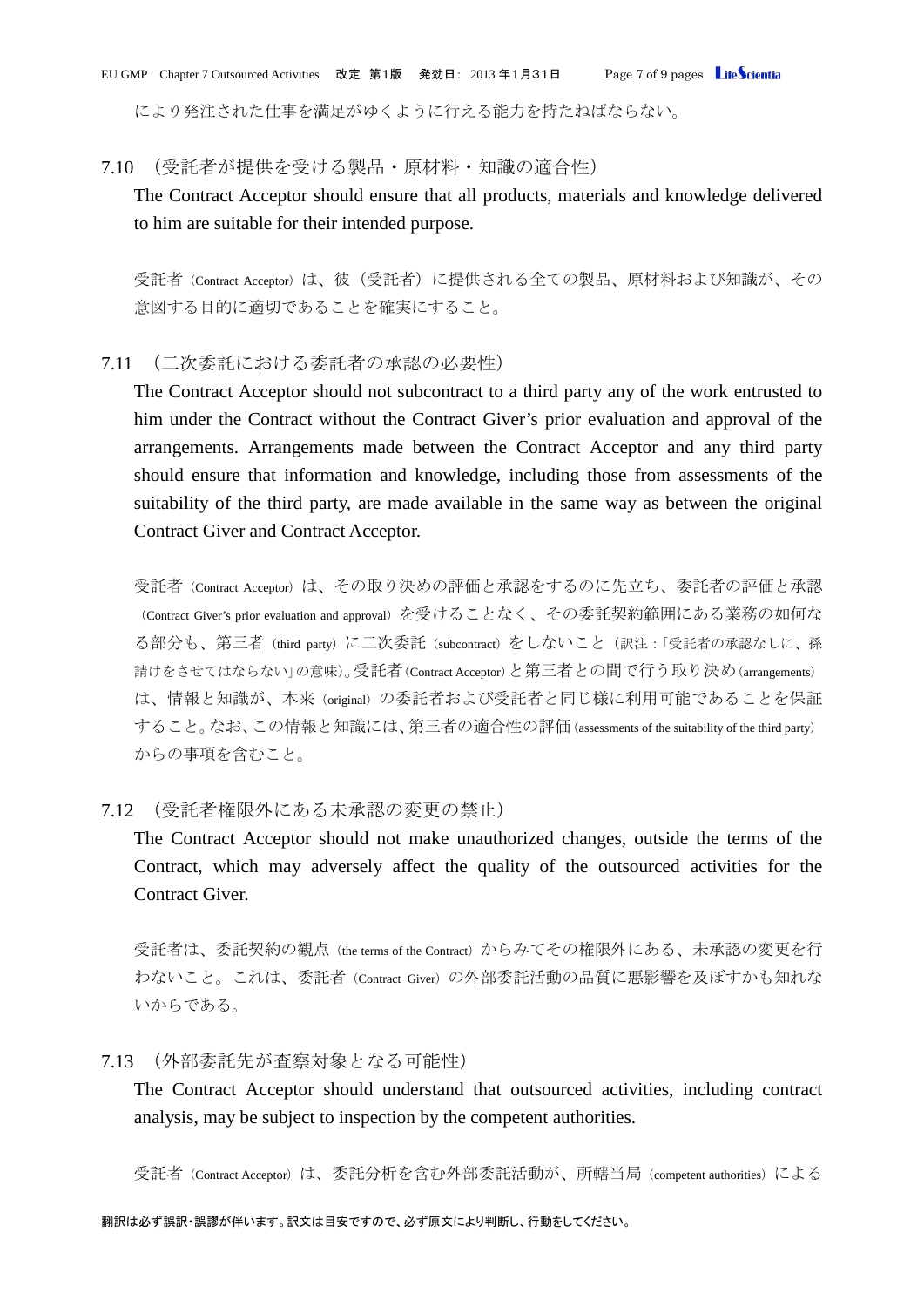査察を受けるかも知れないことを理解すること。

# <span id="page-7-0"></span>The Contract (委託契約)

#### <span id="page-7-1"></span>7.14 (委託契約書の作成)

A Contract should be drawn up between the Contract Giver and the Contract Acceptor which specifies their respective responsibilities and communication processes relating to the outsourced activities. Technical aspects of the Contract should be drawn up by competent persons suitably knowledgeable in related outsourced activities and Good Manufacturing Practice. All arrangements for outsourced activities must be in accordance with regulations in force and the Marketing Authorisation for the product concerned and agreed by both parties.

委託契約書を、委託者(Contract Giver)と受託者(Contract Acceptor)の間で作成すること。この委託 契約書は、外部委託業務に関しての、それぞれの責任とコミニュケーション・プロセス (communication processes)を規定すること。契約の技術的側面は、当該外部委託業務とGMPについ て十分な知識をもつ、高い能力を持つ職員(competent persons)が作成をすること。外部委託業務 (outsourced activities)に関する全ての取り決めは、現行法令と、関係する製品の販売承認書と一致 しており、かつ両者(訳注:委託者と受託者)が合意をすること。

#### <span id="page-7-2"></span>7.15 (委託業務の実施部門(あるいはヒト)の明確化)

The Contract should describe clearly who undertakes each step of the outsourced activity, e.g. knowledge management, technology transfer, supply chain, subcontracting, quality and purchasing of materials, testing and releasing materials, undertaking production and quality controls (including in-process controls, sampling and analysis).

委託契約書(Contract)は、委託業務の各段階を誰が引き受けるかを明確に述べること。例えば、 ナレッジマネジメント (knowledge management;知識管理)、技術移転 (technology transfer)、サプライチエ ーン(supply chain)、二次委託(subcontracting)、原材料の品質と購入(quality and purchasing of materials)、原 材料の試験と出庫(testing and releasing materials)、製造および品質管理(これには工程内管理、サン プリングおよび分析を含む)の請負業務 (undertaking production and quality controls) などの業務項目 である。

## <span id="page-7-3"></span>7.16 (外部委託業務に関わる全ての記録の保管管理)

All records related to the outsourced activities, e.g. manufacturing, analytical and distribution records, and reference samples, should be kept by, or be available to, the Contract Giver. Any records relevant to assessing the quality of a product in the event of complaints or a suspected defect or to investigating in the case of a suspected falsified